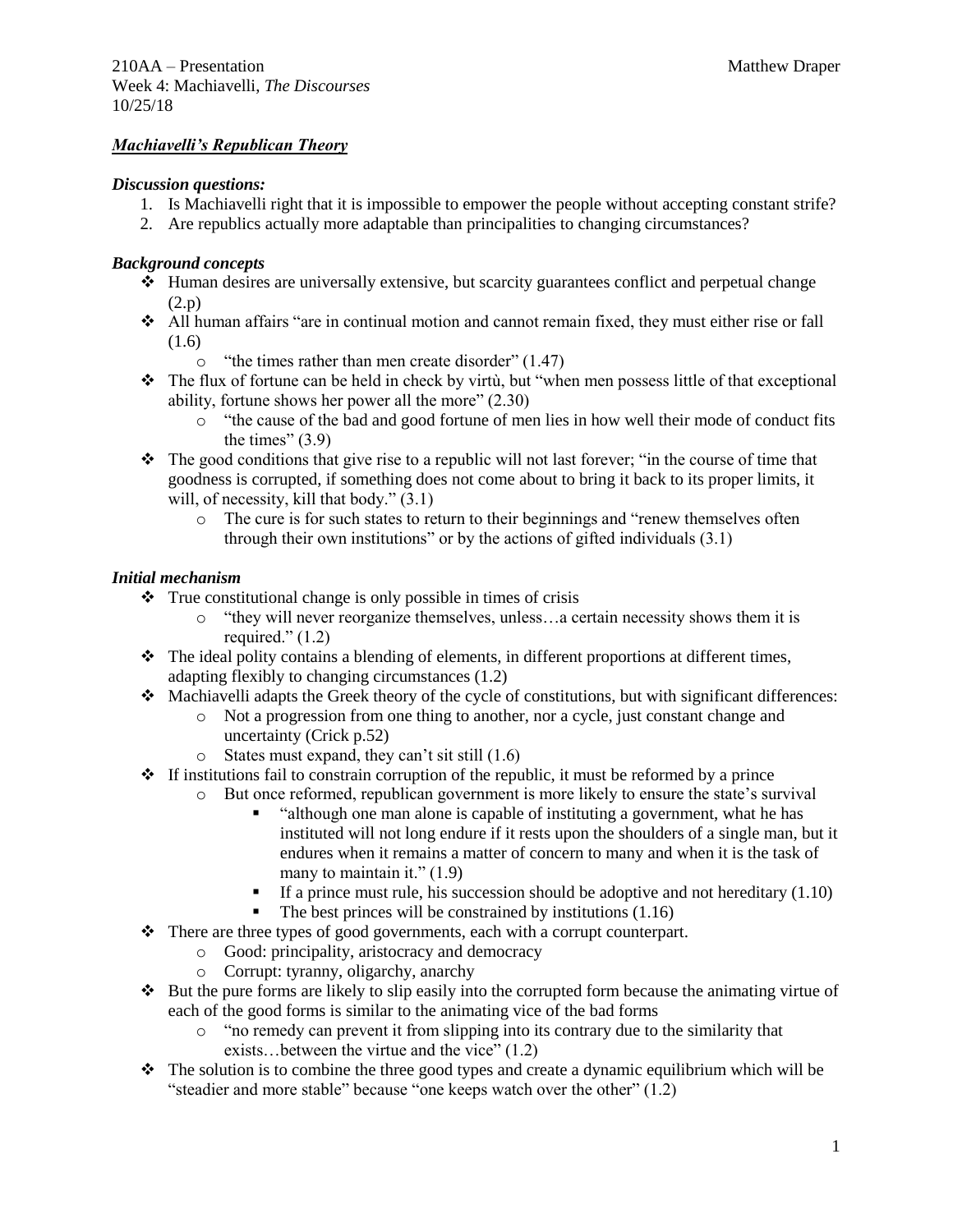# *Dynamic equilibrium*

- ❖ This dynamic equilibrium among the three elements of society makes the state better able to respond to changing circumstances, and encourages incremental constitutional evolution (1.3)
	- o But there will be constant low-level strife. (1.5)
		- "make room for the disturbances and disagreements"  $(1.6)$
	- o This strife emerges from the empowerment of the people, and is necessary to have a citizen army (1.6)
		- "it is necessary, in order to hold on to a government and to maintain a republic or a kingdom, to arm oneself with one's own subjects" (1.43)
		- Such a state will have an easier time engaging in the constant expansion Machiavelli deems necessary
- ❖ Republics are better able to adapt themselves to diverse circumstances
	- o "a republic has a longer life…because it can more easily adapt itself to the diversity of circumstances" (3.9)
- ❖ The desires of a free people "are rarely harmful to liberty" since they mainly wish to avoid oppression (1.4)
	- o The people "commit less serious errors than the prince" (1.59)
	- o "if there is a surplus of good, it resides in the people" (1.58)
- ❖ But republics also depend on the virtue of the citizens
	- o "where this goodness does not exist, nothing can be hoped for" (1.55)
	- o Where citizens are corrupt, republics are impossible
		- $\blacksquare$  "how easily men may be corrupted" (1.42)
		- "where the material is not corrupt, disturbances and other disorders can do no harm, and where the material is corrupt, carefully enacted laws do no good" (1.18)
	- $\circ$  Beyond a certain level of corruption, the state can only be restored by a prince (1.17)
		- Weak states make decisions slowly and badly  $(2.15)$ 
			- "once a city has begun to decline through the corruption of its substance, if it ever manages to rise again, this occurs through the exceptional ability of a single man…and not through the exceptional ability of the people as a whole" (1.17)

# *Conditions for republics*

Republics are only appropriate in political contexts where there exist:

- $\triangleleft$  A large, urban middle class with a tradition of equality (1.55, Crick p.41)
	- o "The founder of a republic should…organize it where there exists or has existed great equality"  $(1.55)$
	- o Inequalities of wealth and power make men "too proud or too desperate" or they won't play by the rules
		- "if a man is greatly offended either by the state or by a private person and is not avenged to his own satisfaction, he will, if he lives in a republic, seek to avenge himself, even if it results in the republic's ruin" (2.28)
- ❖ Respect for religion and tradition (1.25)
	- o The Romans "feared breaking an oath more than breaking the laws" (1.11)
	- o "how useful religion was in controlling the armies, in giving courage to the plebeians, in keeping men good, and in shaming the wicked" (1.11)
	- o "since what is new may change men's minds, you must arrange it so that these alterations retain as much of the ancient ways as possible" (1.25)
	- o "there was as yet no sign of our modern skepticism, which interprets solemn compacts…to suit its own convenience" (1.13)